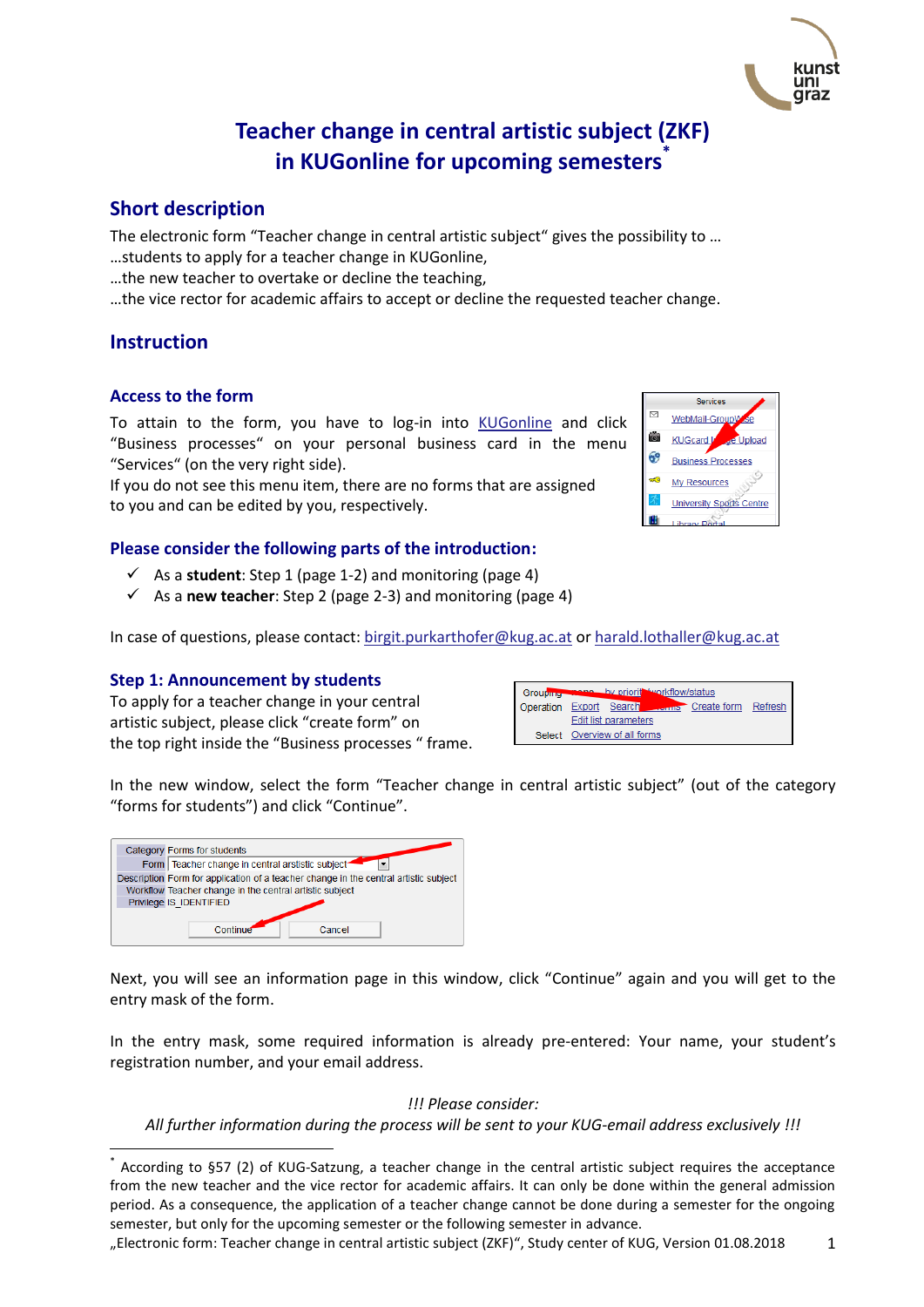

In the section "Contacts", please state a valid telephone number for the case of short-term questions concerning your application. Additionally, you have the possibility to add information concerning your desired teacher change as optional notes.

In the section "Information concerning the teacher change", please state:

- $\checkmark$  the study program in whose context you want to change the teacher,
- $\checkmark$  your previous teacher in the central artistic subject,
- $\checkmark$  the semester in which the teacher change should come into effect, and
- $\checkmark$  your desired teacher in the central artistic subject.

The selection of the previous and the desired teacher is done by means of a drop-down list. Search for the respective person and select this person from the list.

If the desired semester or the previous or desired teacher does not appear in the list, please contact the registrar's office. You can send an automated notification by email via the form.

> *!!! To finish the application and forward the form bindingly, please click "Continue" at the very end !!!*

| <b>Delete</b><br>------ | <b>Contract Contract Contract</b><br>Continue <sup>-</sup><br>--------- | Doug<br><b>Save</b><br>----- | ------<br>savr<br>≈ perīormeα.<br>mo<br><b>LIICLAS</b><br>$\blacksquare$ . The contract of the contract of the contract of the contract of the contract of the contract of the contract of the contract of the contract of the contract of the contract of the contract of the contract of the<br>and the contract of the contract of the contract of the contract of the contract of the contract of the contract of | Cance<br>------ |
|-------------------------|-------------------------------------------------------------------------|------------------------------|-----------------------------------------------------------------------------------------------------------------------------------------------------------------------------------------------------------------------------------------------------------------------------------------------------------------------------------------------------------------------------------------------------------------------|-----------------|
|                         |                                                                         |                              |                                                                                                                                                                                                                                                                                                                                                                                                                       |                 |

Instead, you can also click on

- $\checkmark$  "Delete": Thereby, all data is removed and the form deleted.
- $\checkmark$  "Save": Thereby, the form with all the entered information is saved for you and can be re-edited later again. During saving, the entries are checked for completeness. The form will not be forwarded, i.e. you have not done an application for a teacher change yet.
- $\checkmark$  "Save (no checks performed)": Thereby, the form with all the entered information is saved for you and can be re-edited later again. During saving, the entries are not checked for completeness in this case, i.e. forms with missing data can be saved too. The form will not be forwarded, i.e. you have not done an application for a teacher change yet.
- $\checkmark$  "Cancel": Thereby, the editing will be finished, but the empty form will be saved and would be editable later.

After forwarding the form by clicking "Continue", you will see the complete form with all your stated information again. You can close the window now. If necessary, you can use "Print form" on the top right to print the form.

After forwarding the form by clicking "Continue", the new teacher will automatically receive an email with the information that a form has to be edited. It is not necessary that you additionally contact her/her and point your announcement out to her/him right now. But if you are monitoring the form after some days (see page 4) and find out that it has not been edited yet, you could point to the person to remind her/him.

From now on, you cannot edit the form anymore, but you can always access the form in a read-only mode: You can monitor the form and find out about the current step in the process.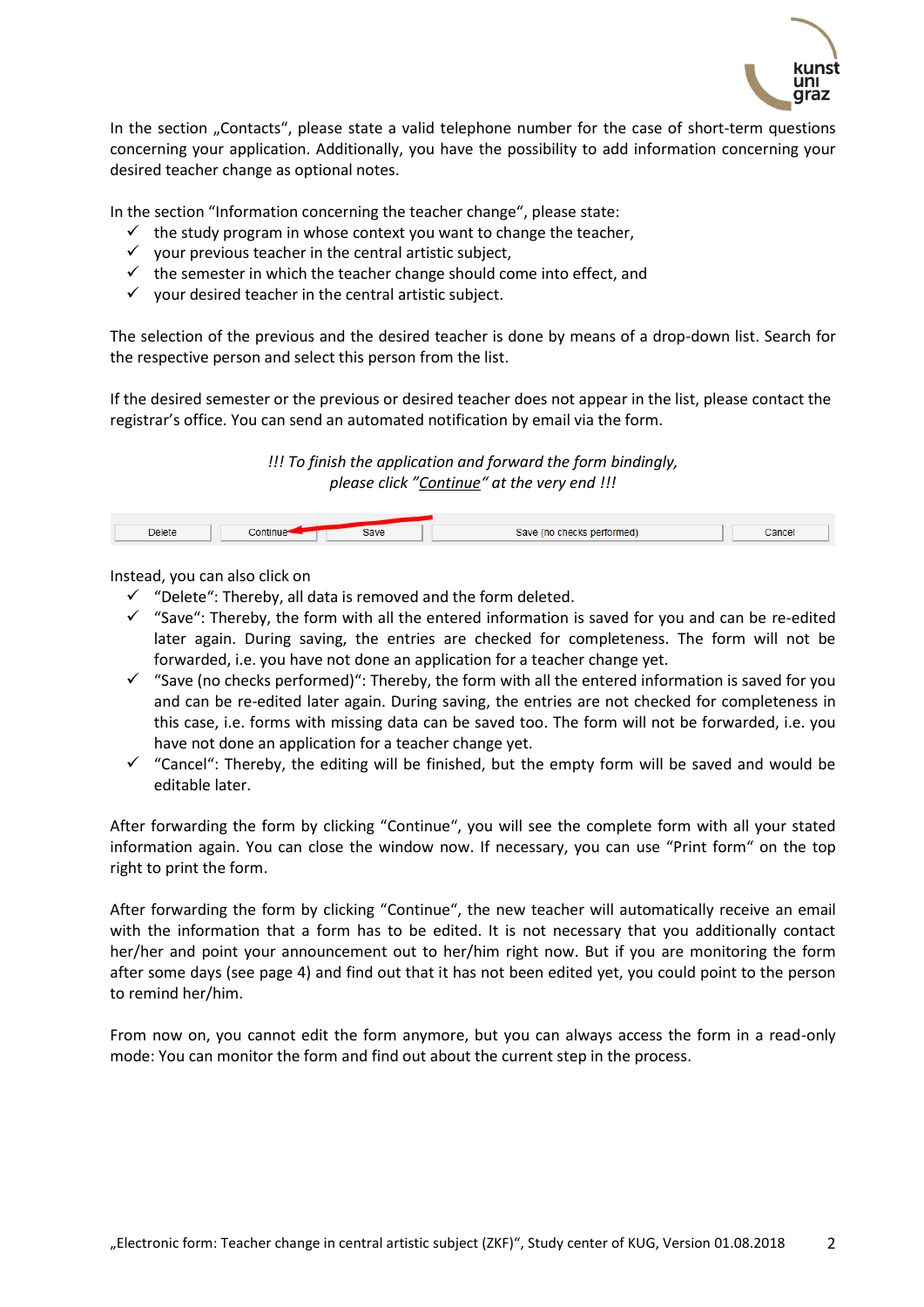

#### **Step 2: Decision by the desired teacher**

When a new application for a teacher change is submitted and you are chosen as the desired new teacher, you automatically receive an email. Please log-in into KUGonline and go to "Business processes" via your personal business card.

You will see an overview of all forms that are related to you.

| <b>Business processes - My forms</b>                               |                        |       |           |
|--------------------------------------------------------------------|------------------------|-------|-----------|
|                                                                    |                        |       |           |
| List of form types with forms you andy currently access<br>process |                        |       |           |
|                                                                    | Number Form            |       | Descrip   |
| muss bearbeitet<br>werden                                          | darf gelesen<br>werden | total |           |
| <b>Forms for students</b>                                          |                        |       |           |
| Announcement artistic diploma/master's thesis                      |                        |       |           |
|                                                                    | 16                     |       | 22 Annoul |

In the column "muss bearbeitet werden" (i.e., editing required), you can see the number of forms that are to be edited at present. In the column "darf gelesen werden" (i.e., reading possible), you can see the number of forms that are related to you and that you can read, but editing is not possible and necessary at present (e.g. an application for a teacher change or an announcement of a thesis for that you have already confirmed the teaching/supervision).

For editing or reading, please click the particular number. Then you will see a list of all available forms and can use the pencil icon on the very left of each row to edit or read the particular form.

| Lehrerinnenwechsel im zentralen künstlerischen Fach - meine Formulare<br>LehrerInnenwechsel im zentralen künstlerischen Fach |             |                     |  |
|------------------------------------------------------------------------------------------------------------------------------|-------------|---------------------|--|
| Statusfilter keine Statusfilter und                                                                                          |             |                     |  |
| Liste von Formularen, die Sie derzeit einsehen bzw. bearbeiten dürfen                                                        |             |                     |  |
| Datum der Bekanntgabe                                                                                                        | <b>Name</b> | Priorität           |  |
| $-1,03,2016$                                                                                                                 | N           | darf gelesen werden |  |
| 16 03 2016                                                                                                                   | N           | darf gelesen werden |  |
|                                                                                                                              |             |                     |  |

If you have to edit a form, you will see all information that has been entered before and can decide about overtaking the teaching based on this information. Your decision is binding and can be fixed by means of the single-choice list "Approval". Additionally, you have the possibility to add information for the student or the vice rector for academic affairs as optional notes.

*!!! To forward the form including your decision bindingly, please click "Continue" at the very end !!!*



Instead, you can also click on

- $\checkmark$  "Save": Thereby, the form with all the entered information is saved for you and can be re-edited later again. During saving, the entries are checked for completeness. The form will not be forwarded, i.e. you have not done an decision yet.
- $\checkmark$  "Cancel": Thereby, the editing will be finished, but the empty form will be saved as it was sent to you and is editable later.

After forwarding the form by clicking "Continue", you will see the complete form with all information again. You can close the window now. If necessary, you can use "Print form" on the top right to print the form.

After forwarding the form by clicking "Continue", the vice rector for academic affairs will automatically receive an email with the information that a form has to be edited.

From now on, you cannot edit the form anymore, but you can always access the form in a read-only mode: You can monitor the form and find out about the current step in the process.